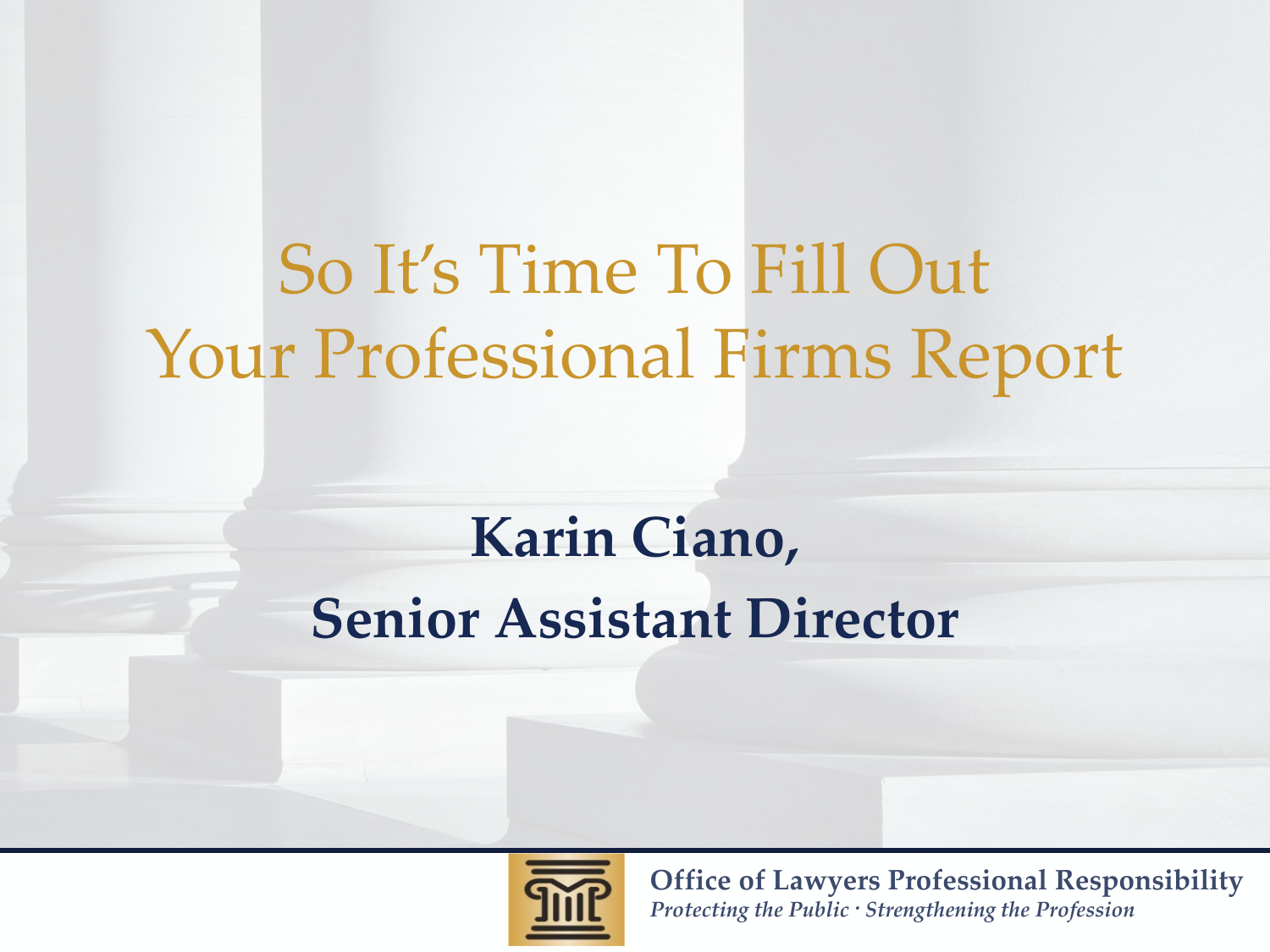Law Firm Name and Contact Information

## **QUESTION 1**

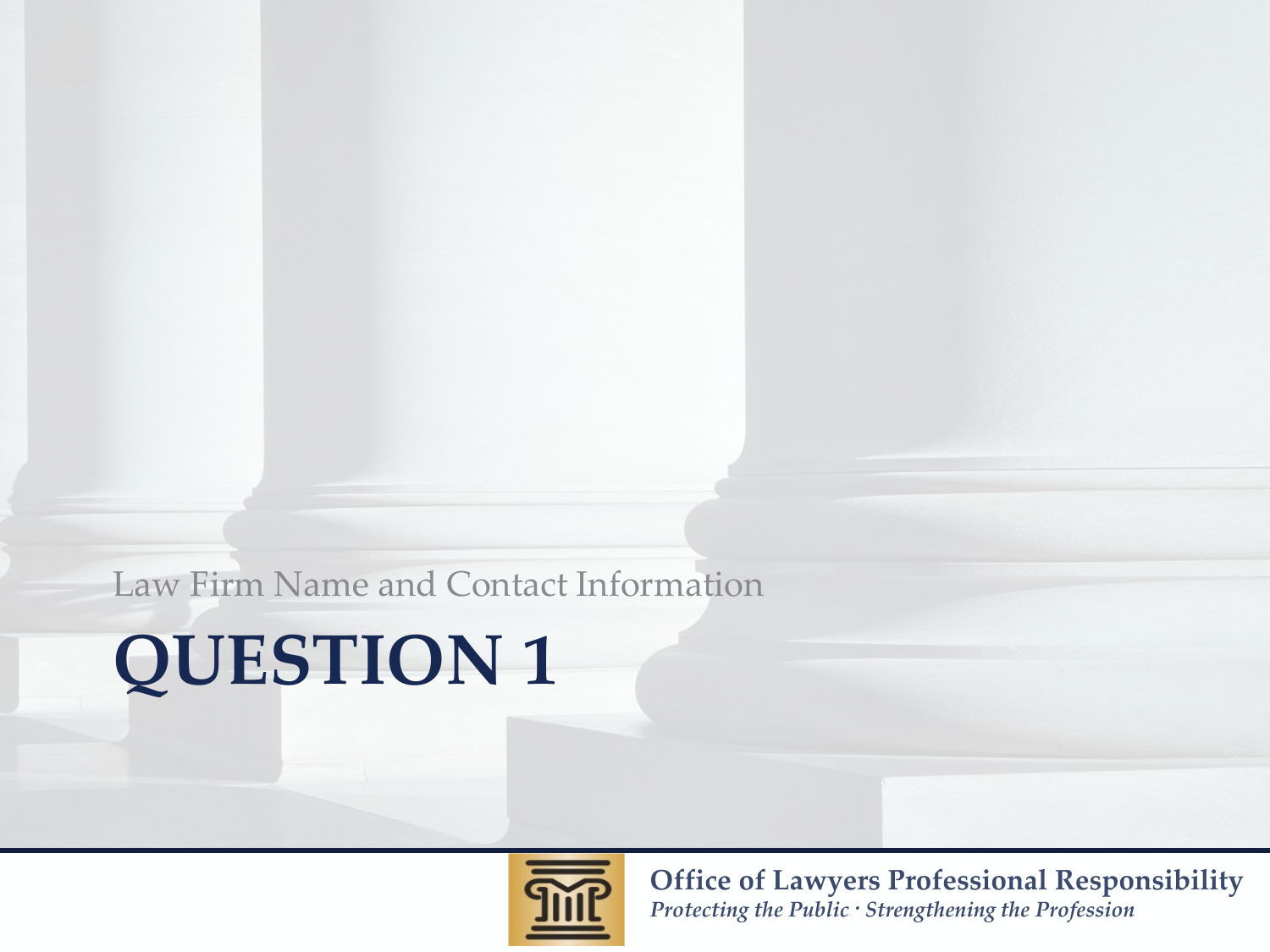# Law Firm Name

TO: Lawyers Professional Responsibility Board 445 Minnesota Street, Suite 2400 St. Paul, MN 55101-2139

#### 2021 PROFESSIONAL FIRMS ANNUAL REPORT

The Minnesota Professional Firms Act, Minn. Stat. § 319B.11, requires this form to be completed, signed under penalty of perjury, and submitted to the Lawyers Professional Responsibility Board on or before January 1, 2022. If additional space is Full legal name needed for any answer, please attach a separate sheet. The undersigned states the following are true and correct under penalty of perjury: Law Firm Name (including suffix):  $(1)$ Law Firm Address: Brick and mortar Suite Number. addressLaw Firm Email:

**FOR OFFICE USE ONLY** Check #

Amt.

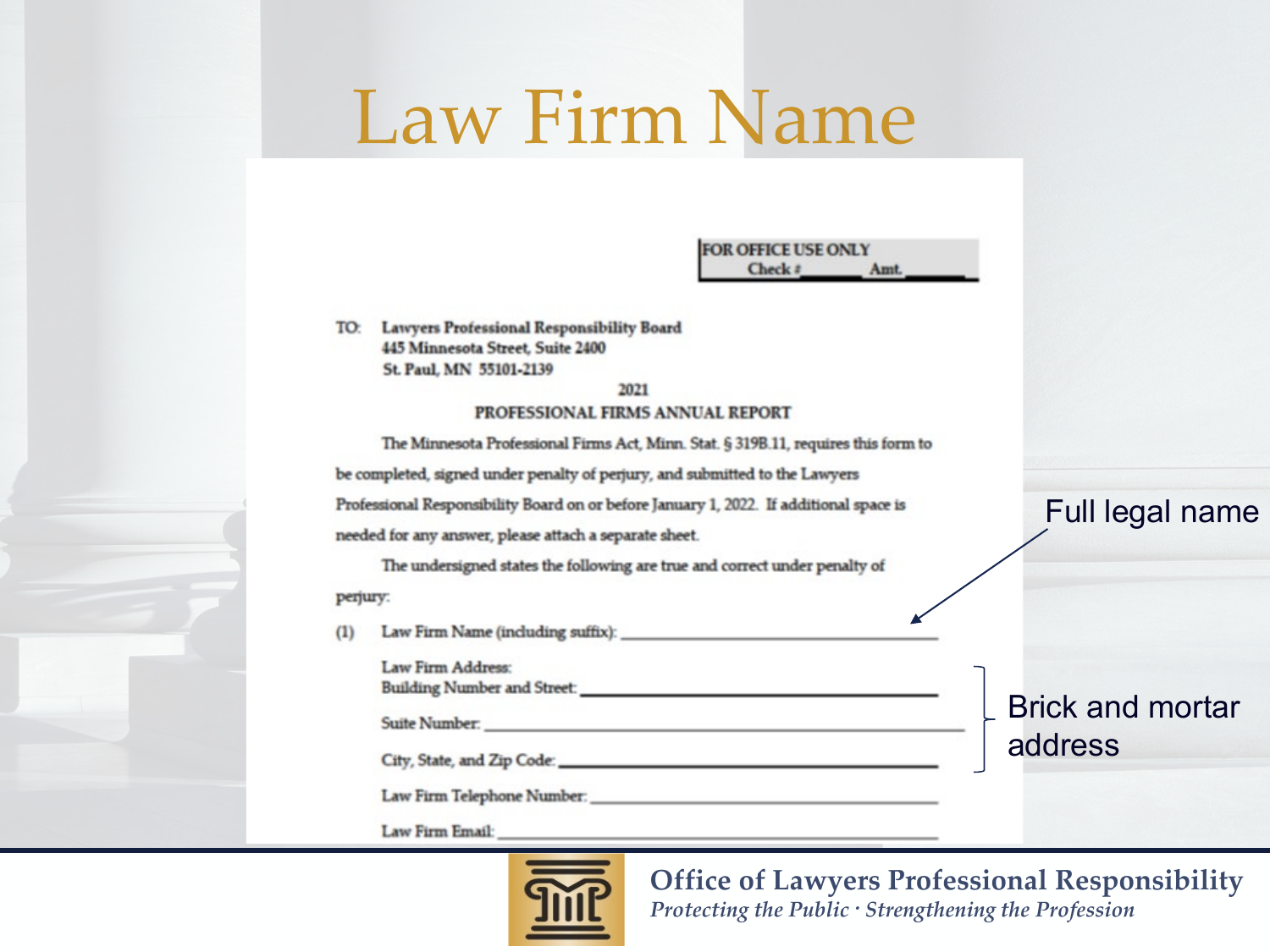Amendment to Organizational Documents

## **QUESTION 2**

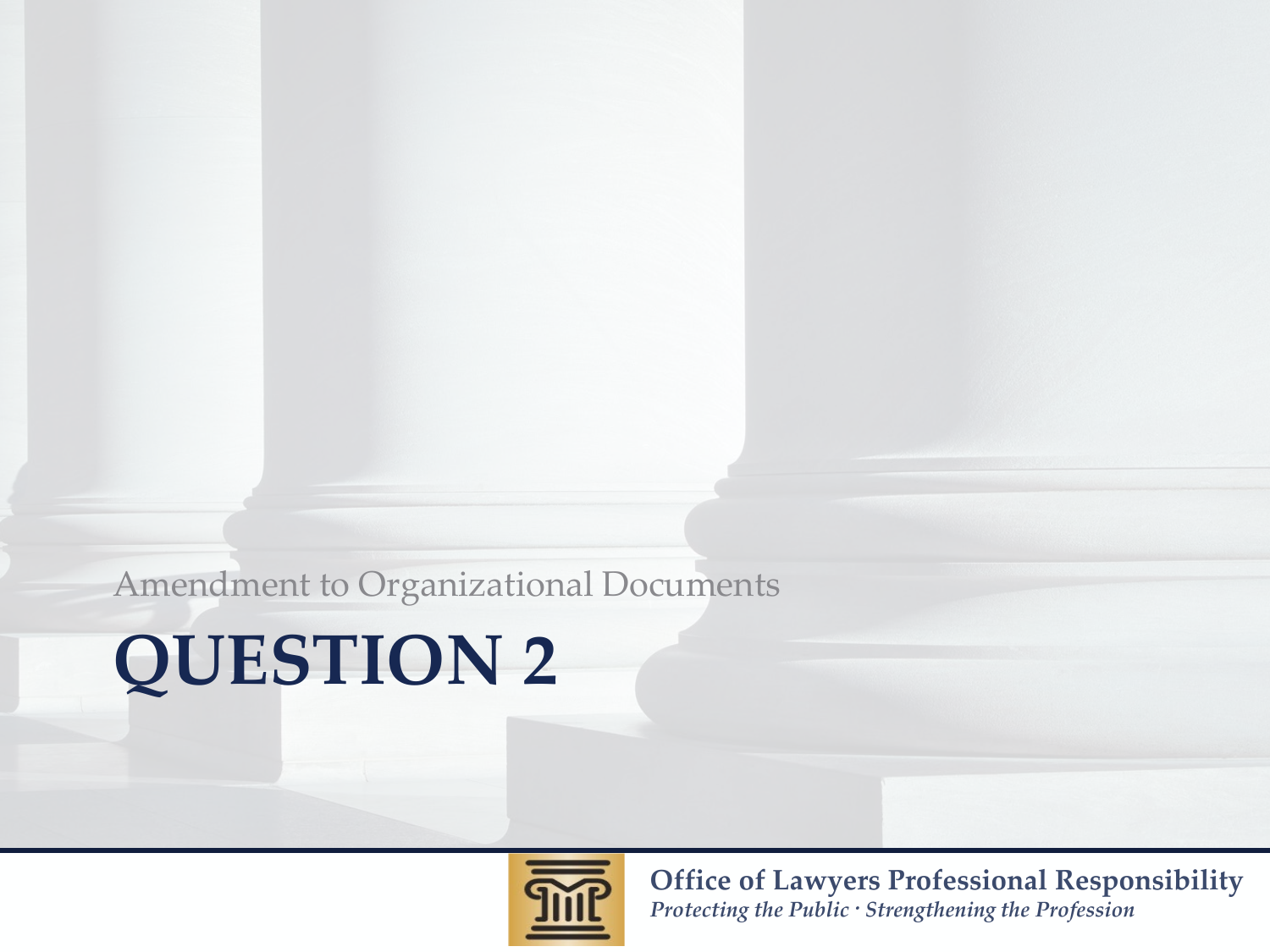### Amendment to official documents

- Has there been any amendment to the firm's organizational document, certificate of  $(2)$ authority, or statement of qualification during 2021?
	- $No$ <sub>\_\_\_</sub> Yes

2 choices

If yes, please provide a copy of the amendment(s) with a proof of filing sheet from the Secretary of State's website.

> Provide amendments and proof that they were filed with SOS

| Office of the Minnesota Secretary of State |  |  |
|--------------------------------------------|--|--|
|                                            |  |  |

Minnesota Limited Liability Company | Amendment to Articles of Organization **Minnasota Statutos Chantae 222C** 

Read the instructions before completing this form

Filing Fee: \$55 for expedited service in-person and online filings, \$35 if submitted by mail Note: Information provided when filing a business entity is public data and may be viewable online. This in hat is not limited to all individual names and addresses

I List the name of this company currently on file with the Office of the Minnesota Secretary of State: (Require

2. The articles of organization for this Limited Liability Company are amended pursuant to Chapter 322C.

AMENDMENT OPTIONS: Complete as many amendment options as apply. Complete an option only if you are changing the information related to that option.

3. The company name is changed to:

| 4. The registered office address is changed to:                |      |              |          |
|----------------------------------------------------------------|------|--------------|----------|
|                                                                |      | MN           |          |
| Street Address (A post office box by itself is not acceptable) | City | <b>State</b> | Zip Code |
| 5 The registered agent is changed to:                          |      |              |          |

6. The business mailing address has changed to:

| Address | City | <b>State</b> | Zip Code |
|---------|------|--------------|----------|
|         |      |              |          |

7. The articles of organization are otherwise amended as follows:

8. I, the undersigned, certify that I am signing this document as the person whose signature is required, or as agent of the person(s) whose signature would be required who has authorized me to sign this document on his/her behalf, or in both capacities. I further certify that I have completed all required fields, and that the information in this document is true and rect and in compliance with the applicable chapter of Minnesota Statutes. I understand that by signing this document I am subject to the penalties of perjury as set forth in Section 609.48 as if I had signed this document under oath.

Date

Signature of Authorized Person or Authorized Agent

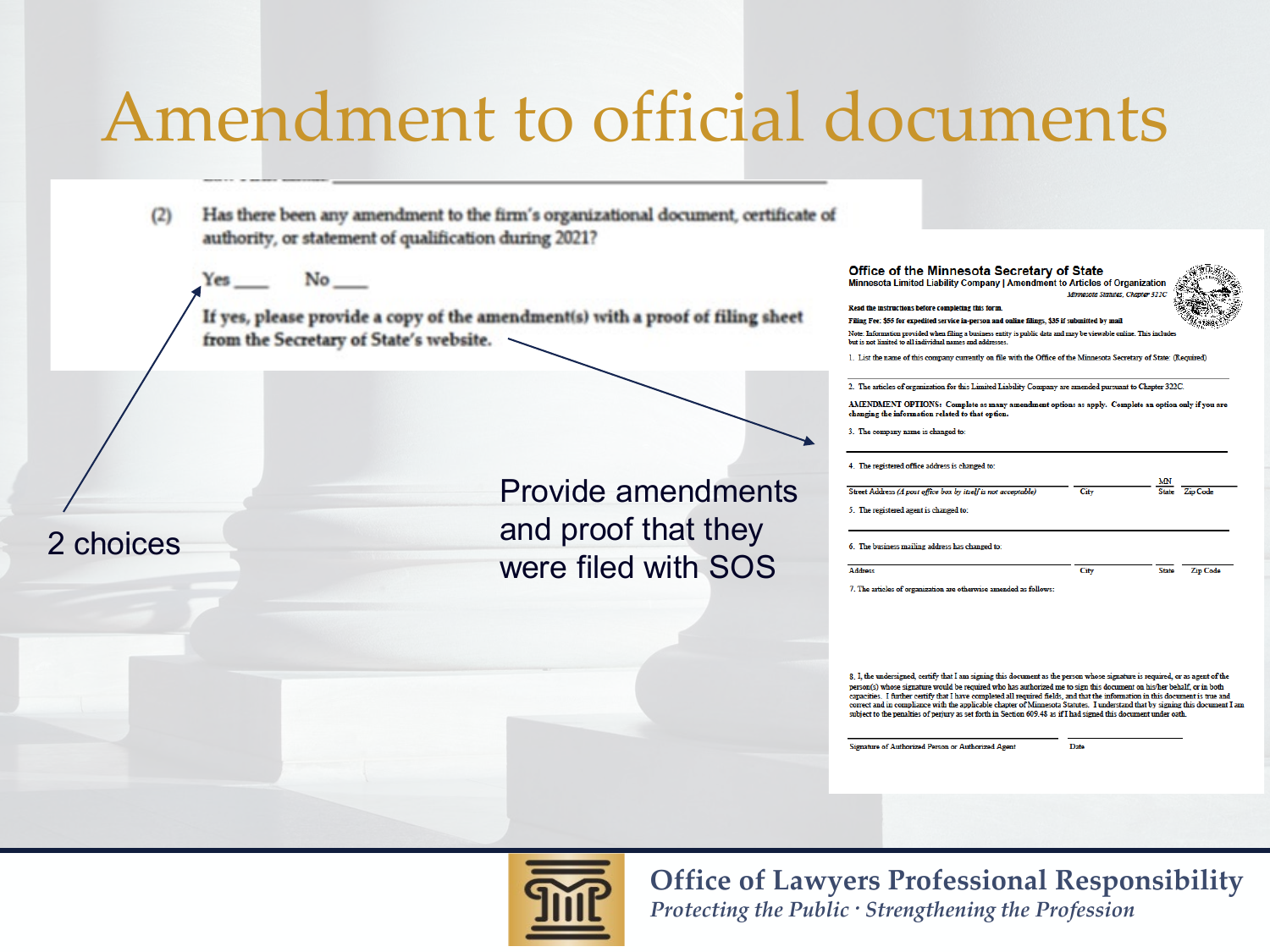Who's in charge, what positions they hold, their address, and whether they are admitted to the bar

## **QUESTION 3**

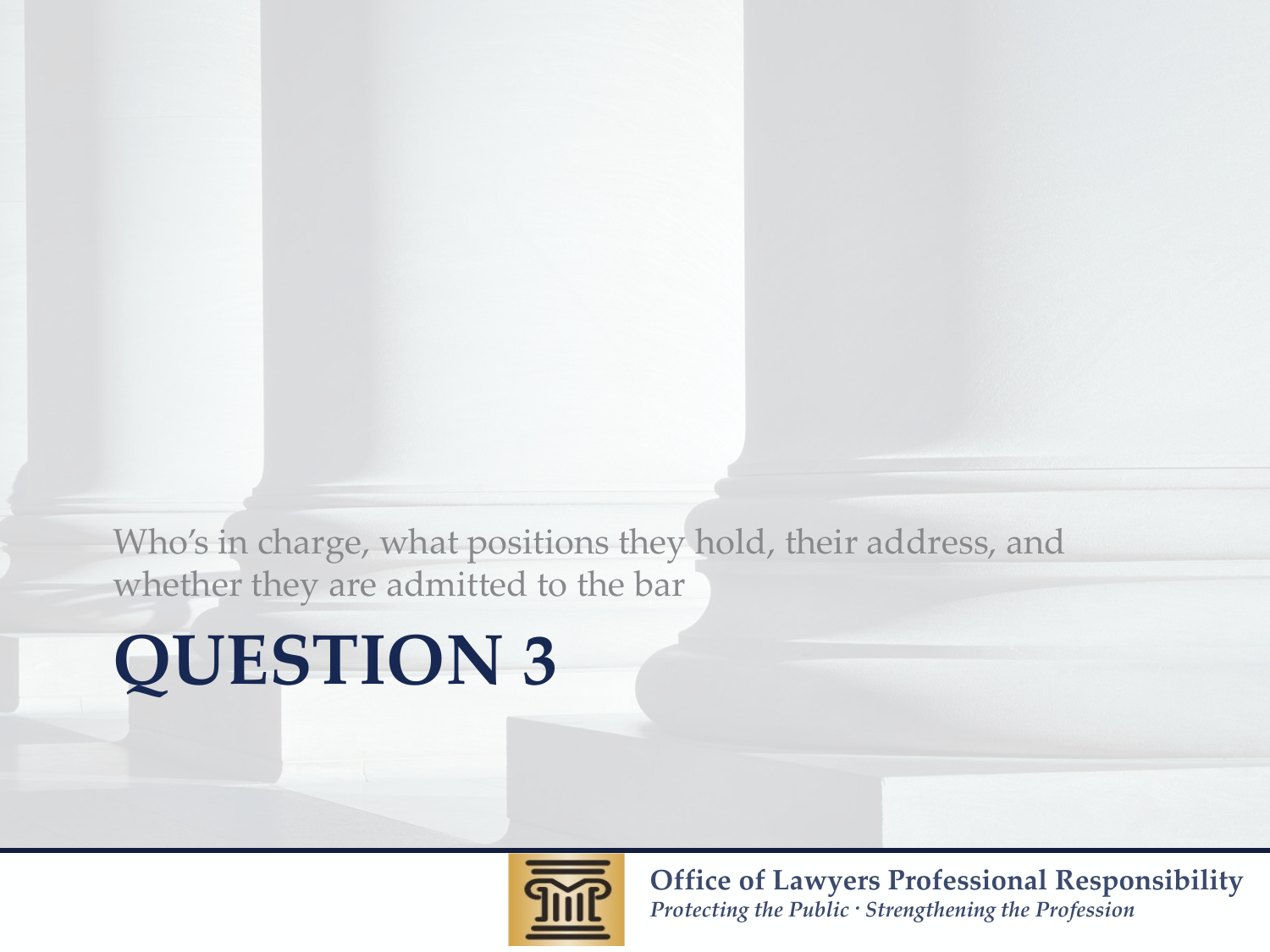# People with ownership interest or governance authority

Please identify by name, position, and address, each individual within the firm  $(3)$ that either has an ownership interest or holds a position with governance authority. Feel free to attach additional sheets if more space is needed.

| Name                | Position title (e.g.<br>owner, member,<br>shareholder,<br>partner) | Address of individual<br>holding position | Authorized<br>to practice<br>law? Y/N |
|---------------------|--------------------------------------------------------------------|-------------------------------------------|---------------------------------------|
| <b>L</b> John Dewey | Owner                                                              | 123 Anystreet<br>Anytown MN 55555         |                                       |
| 2.                  |                                                                    |                                           |                                       |
| 3.                  |                                                                    |                                           |                                       |
|                     |                                                                    |                                           |                                       |

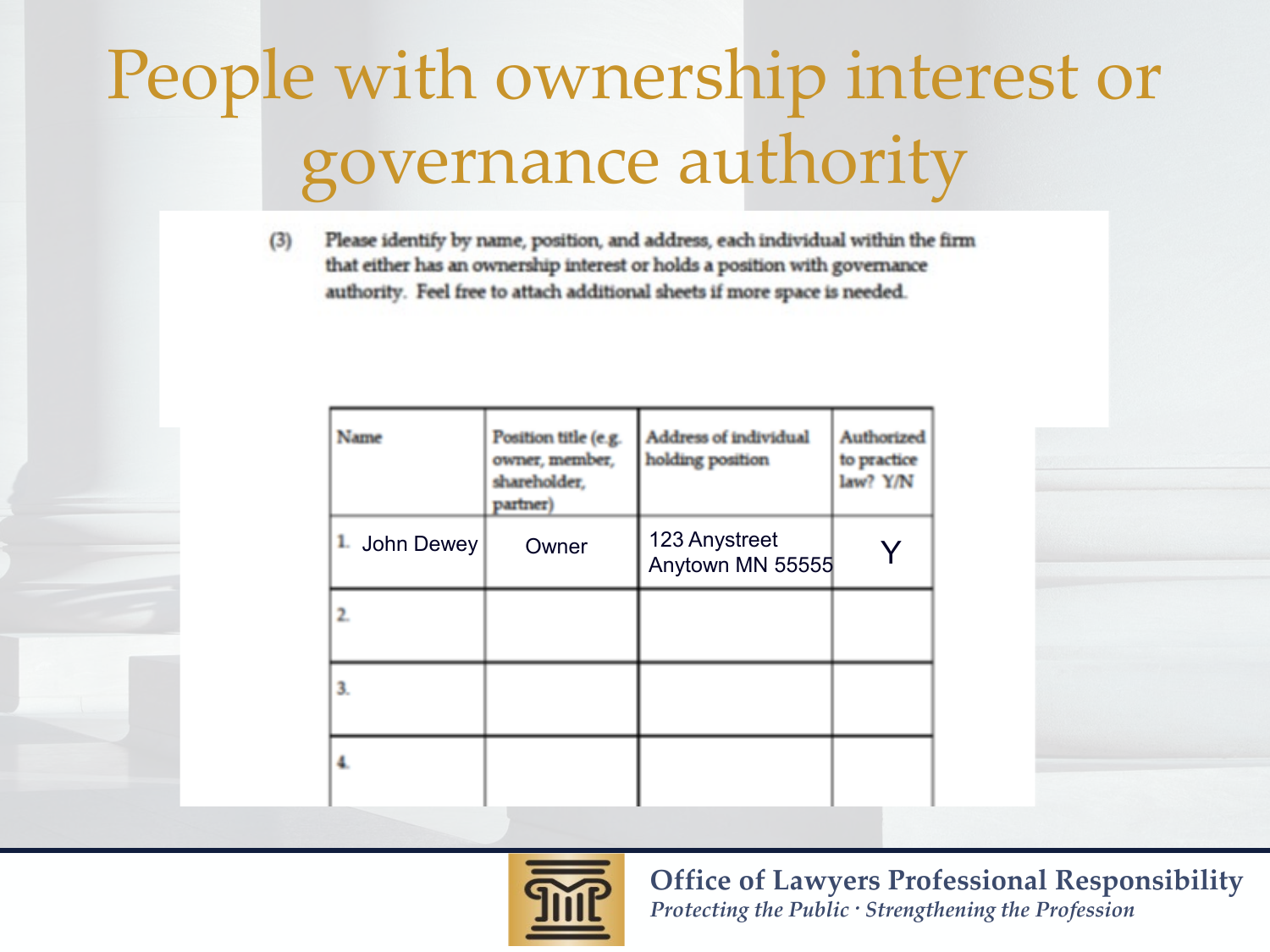**Office of Lawyers Professional Responsibility** *Protecting the Public · Strengthening the Profession*

# **AUTHORIZED TO PRACTICE LAW**

Employees, agents, contractors providing legal services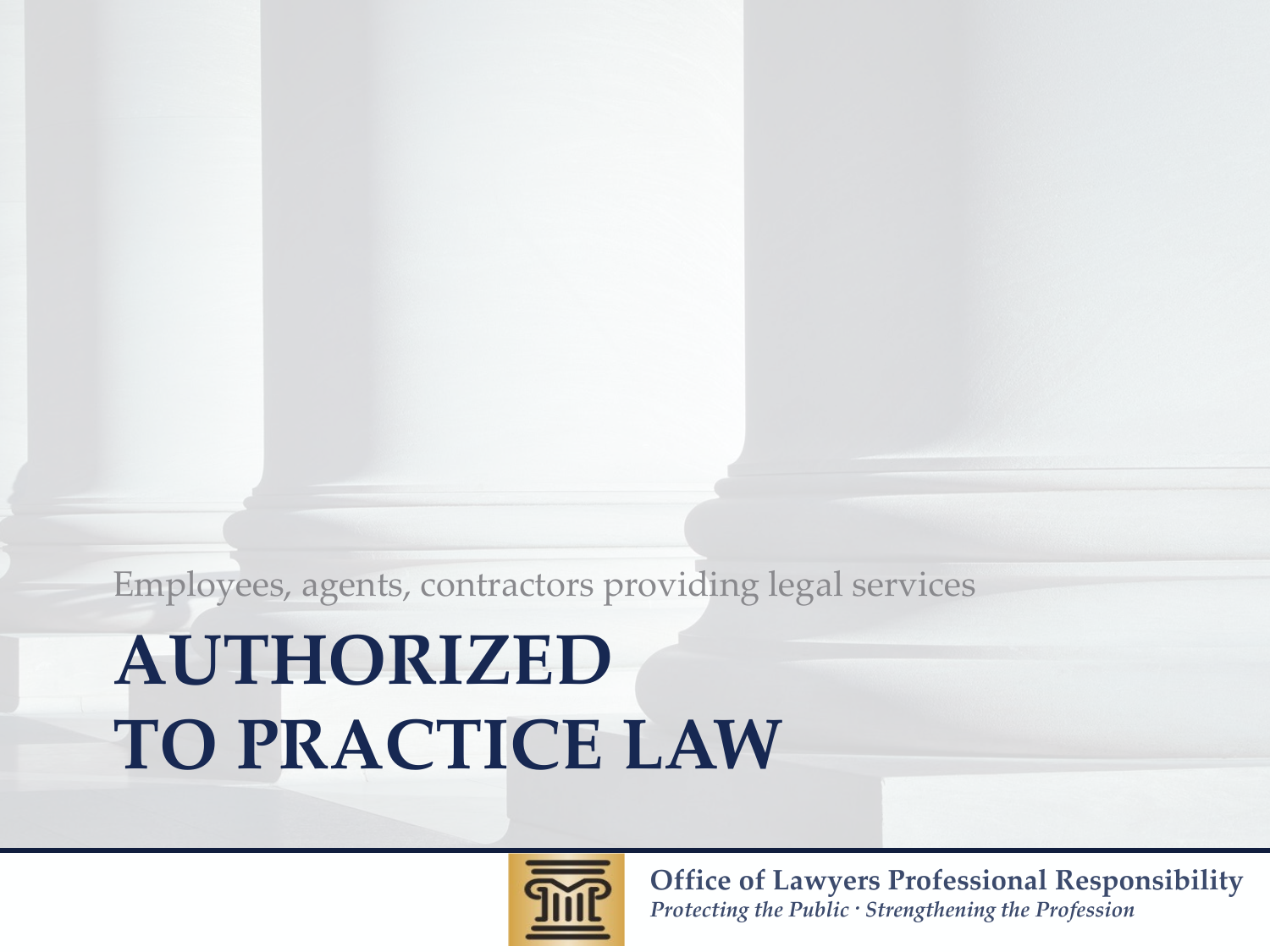$(4)$ Are all individuals (including employees, agents, and independent contractors) who furnish professional legal services within Minnesota on behalf of the firm, attorneys authorized to practice law?

Yes No

Furnishing professional legal services = practicing law. Non-lawyer professionals working under a lawyer's supervision are not furnishing professional legal services.

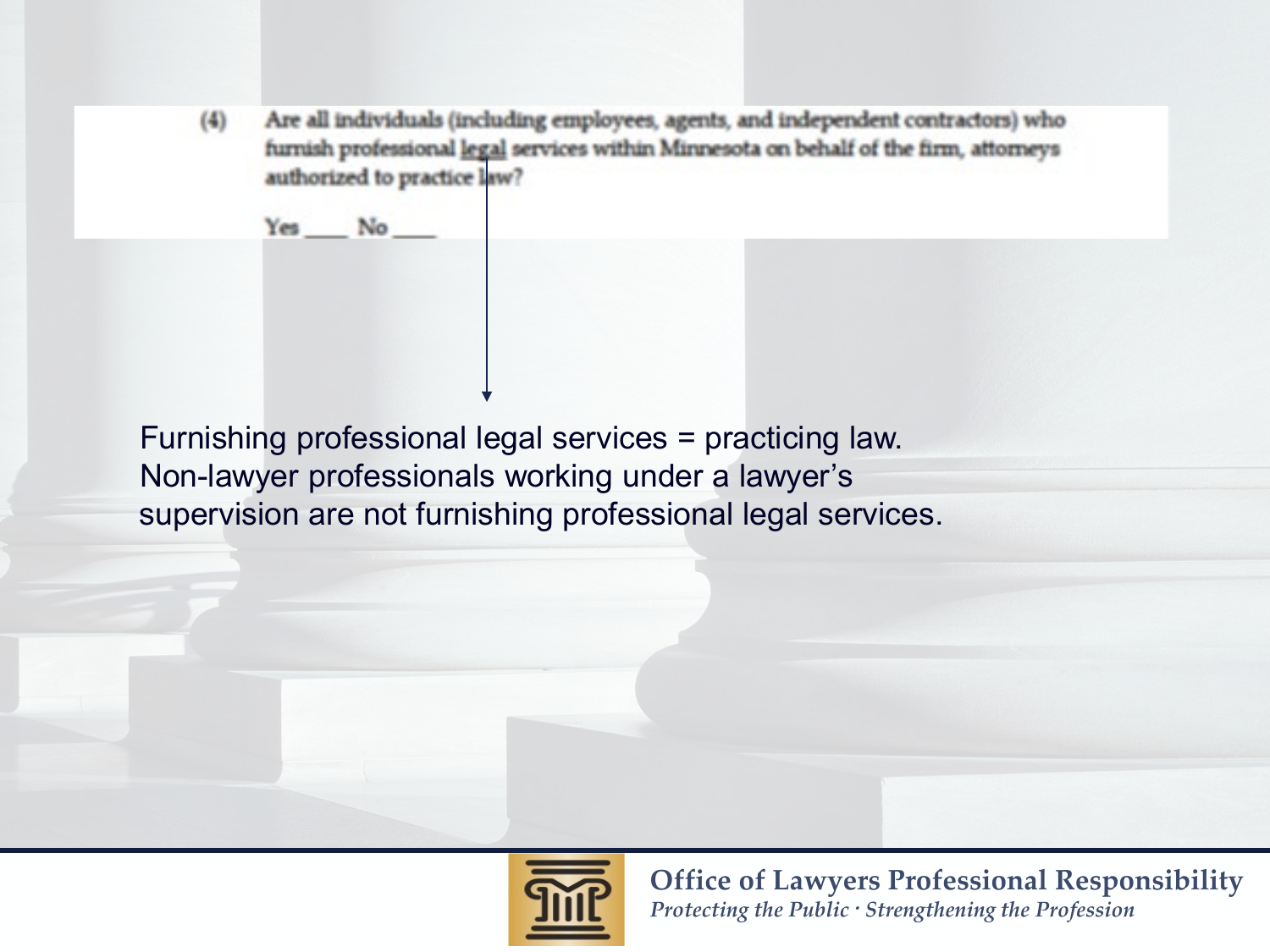# **DECLARATION**